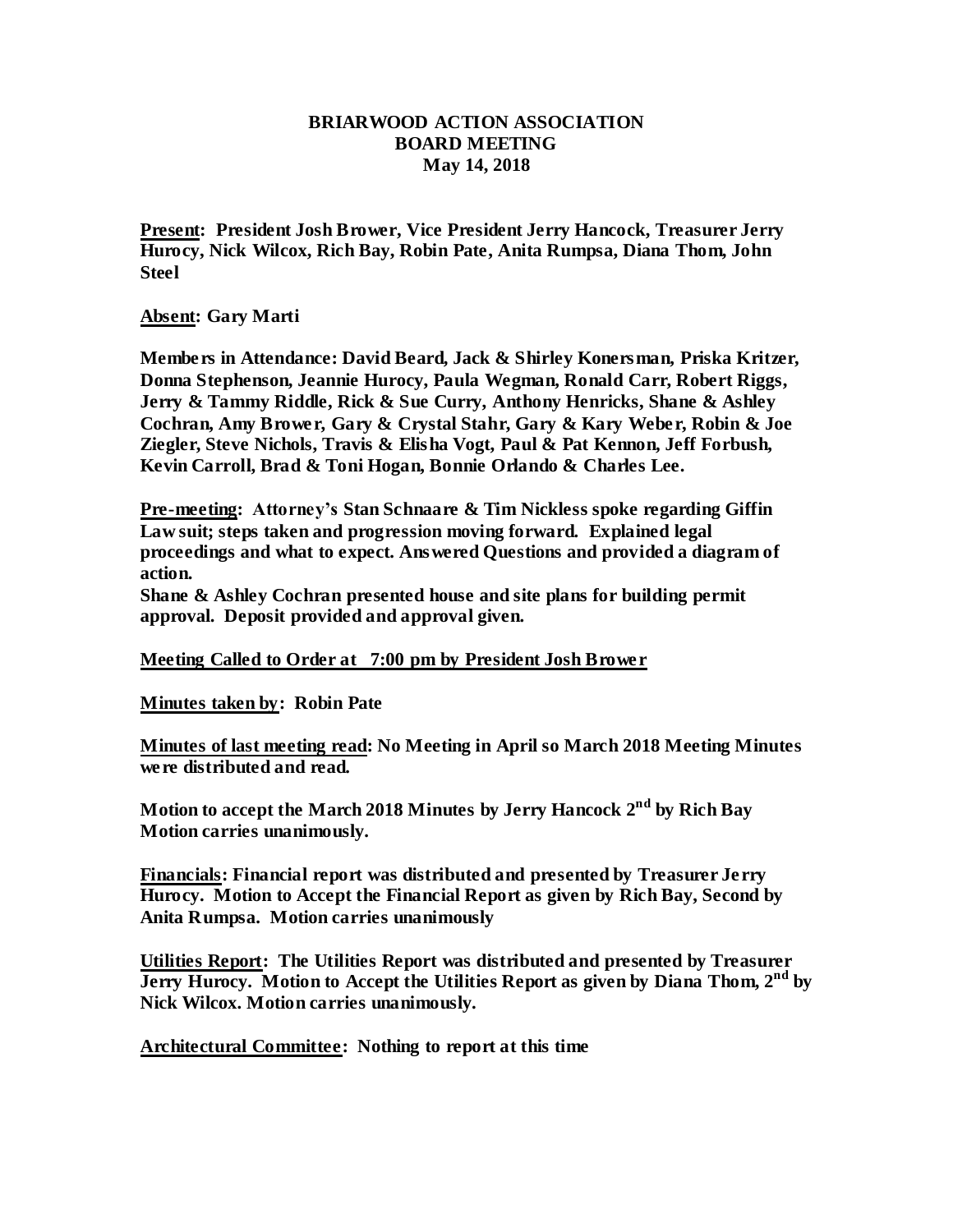**Dams Report: Dam was inspected. DNR says doing a great job mowing it. DNR indicated that one area is washing out and we need to have dirt added & some grass put in. Need second pole and abandoned well sealed per DNR. Estimate given of approximately \$10,500 to seal. Possibility of grant money to be used. Discussion on cutting some trees at the bottom of dam. Dam area up against Spring Lake needs to be cleaned.**

**Lake and Beach Report: Sand for beach to be delivered. Bathroom to be delivered. Lake was stocked. Question asked about Green plants growing along shore (water willows) if we need to do something about this. Talked also about floating algae and if there is anything to do about it.** 

**Question regarding policy on boats? Answer was rules state 25hp motor, anything larger than a No Wake applies. No jet skis, no tubing.**

**Utilities: Chlorination system – we need to go with either Don or Cochran but need estimate on cost. Don is getting with Chad to get quote to present to DNR. Chlorination system needs to be in by fall. There was a sewer leak on Stonegate between valve & street. Will locate to see if subdivision or home owner will be responsible for repair. Water leak on Briarwood Terrace 3 lots up from we ll house. Will check into it.** 

**Security Report: Hours for security guard have increased. Discussion regarding guard and removal of magnet when off duty and guard behavior. John to remind him that he is not to hang out at the club house.** 

**Rules and Regulations: Discussion regarding rule stating that owners must accompany guest when using amenities of the lake creating the question regarding renters use. Stated that the owner of the property pays the assessment therefore they are the one enabled to use the amenities and should have to accompany the renters if renters want to use the amenities.** 

**4 wheeler, side by side and golf cart discussion once again brought up. Razor speeding thru subdivision. At this time not enough information on what rules need to be set and how to enforce them.**

## **Website: updated**

**Roads: Jason dumped some rock. Need some work on Wellington and Piccadilly. Need rip rap on lake shore before stop sign on left. Jeff Forbush was asked about Neighborhood watch. Forbush to run with getting it started.**

**Vonark proposal for back entrance presented. Diagram for the work provided. School questioned possible issue with water on road. Stated again that when work is done we need to get three sealed bids. Bridge rebuild is on hold until law suit is over, moving forward with steps for completion of back entrance.**